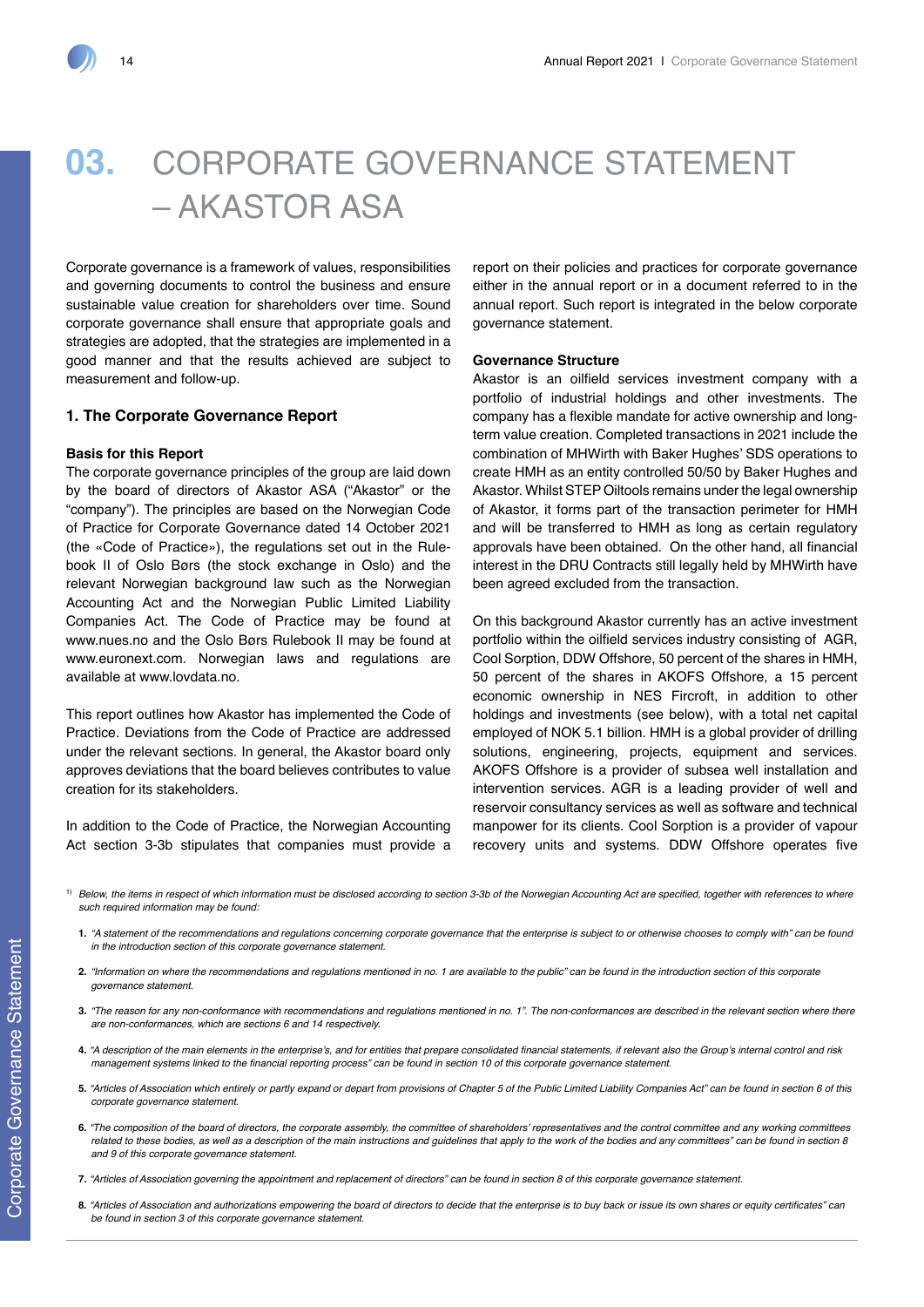offshore vessels. NES Fircroft is a global technical and engineering staff provider. Other investments mainly include investments in Odfjell Drilling and Awilco Drilling, a subletting portfolio through Akastor Real Estate and an investment in Aker Pensjonskasse.

It is the responsibility of the board of directors of Akastor to ensure that Akastor and its portfolio of companies implement sound corporate governance. The board of directors evaluates this corporate governance statement on an annual basis. The board's audit committee also evaluates the corporate governance statement as well as other key policies and procedures pertaining to compliance and governance. Compliance with, and implementation of these corporate governance guidelines are continuously evaluated by the board and said committee; inter alia by way of the board being the decisive body for the company's defined management and reporting structure, which include regular reporting.

# **Policies and Procedures**

Akastor has a total of eleven corporate policies providing business practice guidance within a number of key areas, all of which are reviewed and updated on an annual basis. These policy documents express the overall position of the group with regard to for instance compliance, integrity and governance. The policies provide instructions and guidelines that apply to the portfolio companies and to individual employees in order to ensure that the group's operations are in compliance with internal and external regulatory framework. In addition, the portfolio companies are requested to implement their own policies specific to their business within areas like project execution, HSE and tendering.

#### **Values and Code of Conduct**

Akastor aims to develop and refine its portfolio of companies as stand-alone enterprises, with the goal of maximizing the value potential of each entity. The company works to develop the business models of the portfolio companies, capitalize on their market positions and promote aftersales services for the equipment and systems delivered. The current investments are within the oilfield services sector, but the company has a flexible mandate for active ownership and long-term value creation.

Akastor has an opportunistic approach and will continue to own the portfolio companies as long as Akastor creates more value than alternative owners.

Akastor wishes to contribute to sustainable social development through responsible business practices. The company's Code of Conduct is a handbook that applies to all employees and provides guiding on what Akastor considers to be responsible ethical conduct. The Code of Conduct provides a framework of core corporate values which reflects Akastor's prudent business practice and shall be reflected in every aspect of our operations. The ethical guidelines and other governing documents of the group have been drafted on the basis of these core corporate values.

# **2. Business**

The objectives of the company, as defined in its articles of association, are «to own or carry out industrial and other associated businesses, management of capital, and other functions for the group, and to participate in or acquire other businesses». The articles of association are available at www. akastor.com.

The principal strategies of the group are presented in the annual report. To ensure value creation for its shareholders, the board of directors annually performs a designated strategy process where it sets objectives and targets for the company, assesses risk, evaluates the existing strategy and approves any significant changes. Information concerning the financial position and principal strategies of the company, and any changes thereto is disclosed to the market in the context of the company's quarterly reporting and in designated market presentations as well as at www.akastor.com.

#### **Corporate Responsibility**

Akastor takes an active approach to corporate responsibility. Corporate responsibility in Akastor is about making prudent business decisions, with minimum risk to reputation, brand and the future sustainability of our business. The main focus of corporate responsibility activities in Akastor, defined in our group-wide integrity policy, is to work against corruption, to respect human rights and to care for health, safety and the environment. In the Akastor Sustainability Policy it is described how Akastor aims to integrate sustainability in its investment processes and engages with the portfolio companies. Akastor's primary stakeholders are the shareholders (existing and potential), customers of its portfolio companies and employees of the Akastor group. Akastor has an ongoing stakeholder dialogue, media analysis and investor presentations, which provide important input to Akastor's work on corporate responsibility topics. All our portfolio companies are expected to ensure integration of stakeholder engagement and a strong corporate responsibility in their operations. Akastor recognizes and respects the United Nations' 17 Sustainable Development Goals (SDGs), and has identified four SDGs that Akastor positively impacts. A self-assessment is used to identify where Akastor has the most opportunity to contribute to the SDGs. Akastor identified 8, 12, 13 and 17 as priority SDGs and encourages the portfolio companies to identify and work towards relevant SDGs in their work and strategy.

Akastor is committed to follow the Global Framework Agreement (GFA) entered into by Aker with the trade unions Fellesforbundet, IndustriALL Global Union, NITO and Tekna on December 17, 2012. The GFA builds on and continues the commitment from the previous framework agreements signed in 2008 and 2010, and outlines key responsibilities in relation to human and trade union rights. The parties commit themselves to achieving continuous improvements within the areas of working conditions, industrial relations with the employees of the Aker group of companies, health and safety standards at the workplace and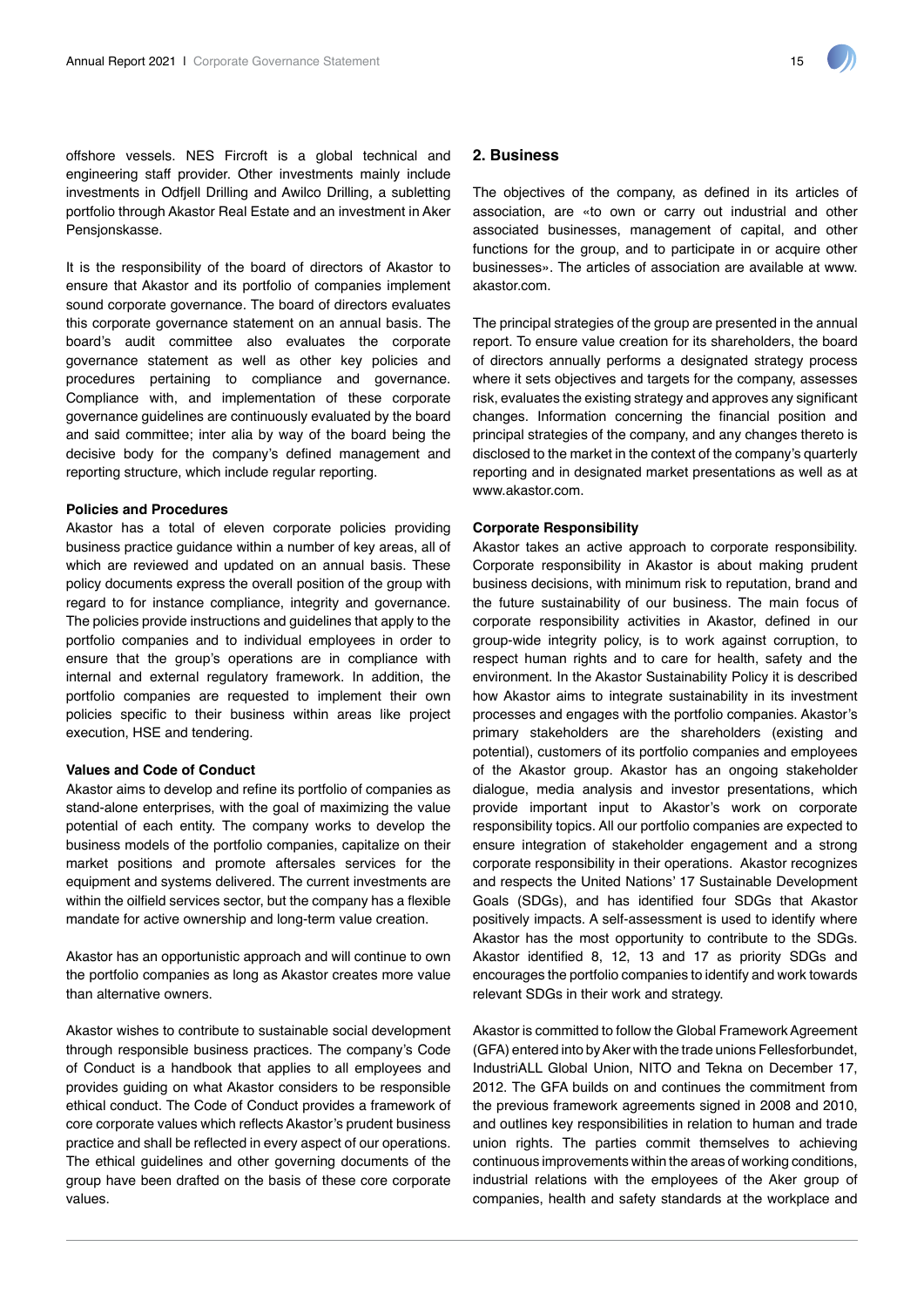environmental performance. Akastor also aligns with the principles of the UN Global Compact, the United Nations Convention against Corruption, the Universal Declaration of Human Rights, the UN Guiding Principles for Business and Human Rights and the ILO Declaration on Fundamental Principles and Rights at Work. These international principles guide our Code of Conduct and Integrity Policy and provide the overall framework for the corporate responsibility efforts in the Akastor group.

Further information in respect of the corporate social responsibility work of Akastor and its portfolio of companies can be found in the separate Environmental, Social and Governance (ESG) report published simultaneously as the company's annual report for 2021.

# **3. Equity and Dividends**

#### **Equity**

The management and the board regularly monitor that the group's equity and liquidity are appropriate for its objectives, strategy and risk profile. The book equity of the group as per December 31, 2021 is NOK 4 109 million, which represents an equity ratio of 57 percent. The management of financial risk is further described in the annual report.

# **Dividend Policy**

The board proposes the level of dividend payment to the general meeting who in turn is the decisive corporate body for dividend decisions.

Over time, the aim is that Akastor's shareholders shall receive a competitive return on their investment either through cash dividends or increase in the share price, or both. The company does not intend to distribute regular or annual dividends, but will consider dividends on an ongoing basis taking into consideration the company's M&A activities, expected cash flow, capital expenditure plans, financing requirements and appropriate financial flexibility.

#### **Authorizations for the Board of Directors**

Proposals from the board of directors for future authorizations for share capital increases, share buy-backs or similar shall be for defined purposes, such as share purchase programs and acquisitions of companies, and shall remain in effect until the next annual general meeting.

The company's annual general meeting on 15 April 2021 resolved to authorize the board to purchase treasury shares for three purposes for utilization, all of which were subject to separate voting under the general meeting: (i) purchase of treasury shares to be used as transaction currency in connection with acquisitions, mergers, demergers and other transactions, (ii) purchase of treasury shares to be sold and/or transferred to employees and directors under share purchase programs and (iii) purchase of treasury shares for the purpose of investment or for subsequent sale or deletion of such shares. The

authorizations were all limited to ten percent of the share capital. The board's authorizations to purchase treasury shares are valid for the period until the date of the annual general meeting of 2022. No shares were bought by the company in 2021 pursuant to the authorizations to the board of directors. As of December 31, 2021, the company holds 2 390 215 own shares.

In addition, the annual general meeting in 2021 granted the board of directors the mandate to approve the distribution of dividends based on the company's annual accounts for 2020 as set out in the Public Limited Liability Companies Act section 8-2, second paragraph. The mandate is valid for the period until the date of the annual general meeting of 2022.

There are no current provisions in the articles of association of the company or power of attorney from the general meeting which grant the board of directors the mandate to issue or buy back of shares in the company for the purposes of capital increases.

#### **Share Purchase Programs**

Share purchase programs in Akastor include Akastor ASA and Akastor AS (and not the portfolio companies).

# **4. Equal Treatment of Shareholders and Transactions with Related Parties**

The company has only one class of shares, and all shares carry equal rights. Existing shareholders shall have pre-emptive rights to subscribe for shares in the event of share capital increases, unless otherwise indicated by special circumstances. If the pre-emptive rights of existing shareholders are waived in respect of a share capital increase, the reasons for such waiver shall be explained by the board of directors. Transactions in own shares are effected via Oslo Børs.

The largest shareholder of Akastor, Aker Holding AS, is whollyowned by Aker ASA, which in turn is controlled by Kjell Inge Røkke through TRG Holding AS and The Resource Group TRG AS. In December 2020, the previous common ownership in Aker Holding AS between Aker ASA and the Norwegian government was dissolved. As a consequence of the dissolution, Akastor is no longer a subsidiary, but an associated company of Aker ASA.

The board of directors is of the view that it is positive for Akastor that Aker ASA assumes the role of an active owner and is actively involved in matters of importance to Akastor and to all shareholders. The cooperation with Aker ASA offers Akastor access to special know-how and resources within strategy, transactions and funding. Moreover, Aker ASA offers network and negotiation resources from which Akastor benefits in various contexts. This complements and strengthens Akastor without curtailing the autonomy of the group. It may be necessary to offer Aker ASA special access to commercial information in connection with such cooperation. Any information disclosed to Aker ASA's representatives in such a context is subject to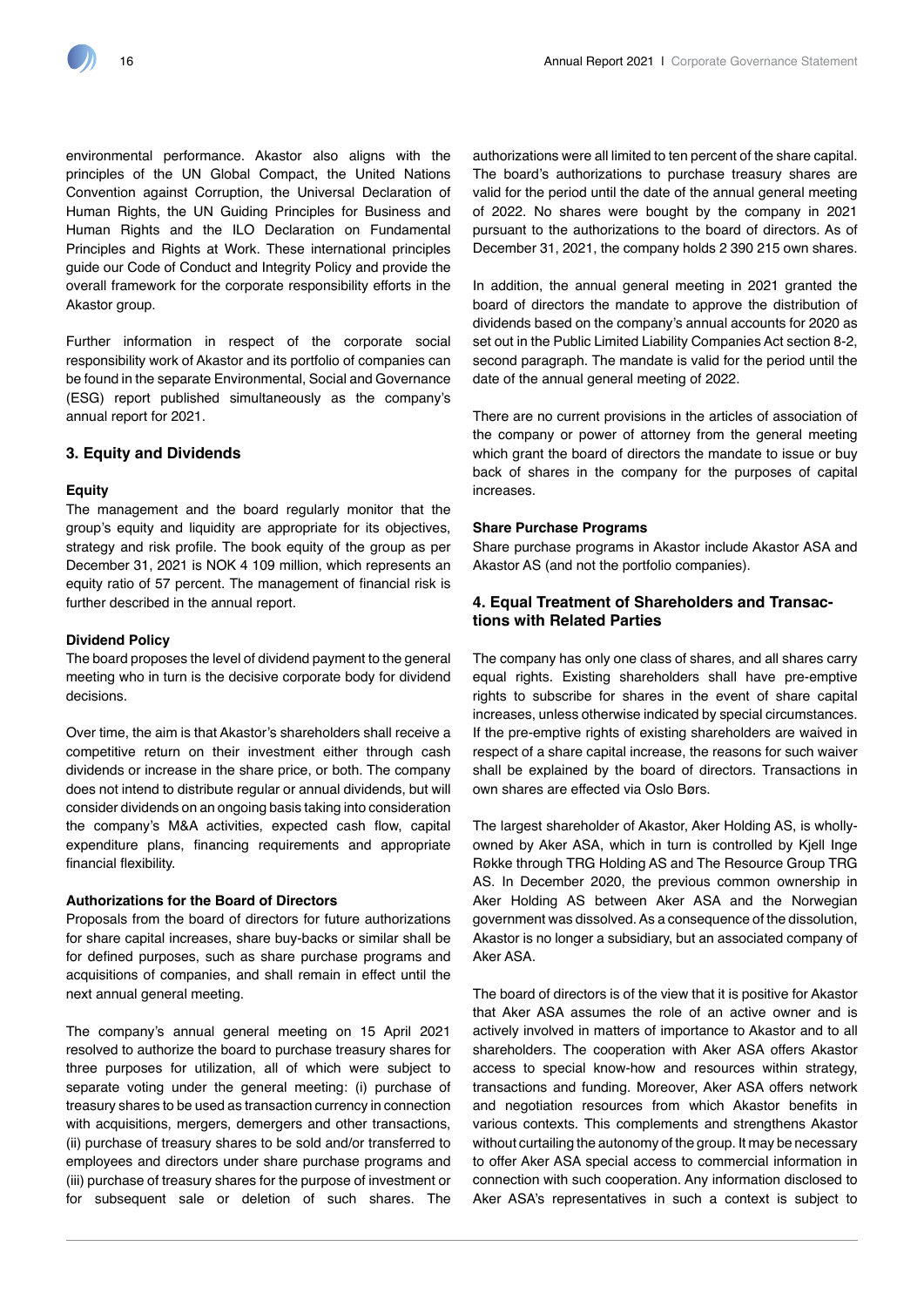confidentiality undertakings and disclosure regulations in compliance with applicable laws.

Aker ASA and Aker Solutions ASA (or their subsidiaries) are not deemed, within the meaning of the Public Limited Liability Companies Act, to be a related party of Akastor. The board of directors and the executive management team of Akastor are nevertheless conscious that all relations with these companies shall be premised on commercial terms and structured in line with arm's length principles.

In the event of any material transactions between the company and shareholders, directors, senior executives, or related parties thereof, which do not form part of the ordinary course of the company's business, the board of directors shall arrange for an independent assessment. The same shall, generally speaking, apply to the relationship between Akastor and Aker ASA related companies.

In respect of the above, the «Related parties» note to the consolidated financial statements contains information on the most significant transactions between Akastor and companies within the Aker ASA group.

# **5. Freely Negotiable Shares**

The shares are listed on the Oslo Børs and are freely transferable. No transferability restrictions are laid down in the articles of association. There are no restrictions on the party's ability to own, trade or vote for shares in the company.

# **6. General Meetings**

# **Attendance, Agenda and Voting**

The general meetings will be conducted electronically as of this year. The decision to hold virtual meetings without the possibility to attend a physical meeting, is partly due to new requirements in the Public Llimited Liability Companies Act section 5-8, third paragraph, letter b, and party due to practical considerations. The shareholders will be invited to participate online via PC, phone or tablet, and a description of how to participate is included in the notice of general meeting that will be announced. By participating online, shareholders will receive a live webcast from the general meeting, the opportunity to ask written questions, and vote on each of the items. The company encourages shareholders to attend the general meetings.

It will also, like previous years, be possible to vote in advance or give a proxy before the meetings. Notices convening general meetings, including comprehensive documentation relating to the items on the agenda, including the recommendation of the nomination committee, shall be sought made available on the company's website no later than 21 days prior to the general meeting. The articles of association of the company stipulate that documents pertaining to matters to be deliberated by the general meeting shall only be made available on the company's website, and not normally be sent physically by post to the shareholders unless required by statute.

The following matters are typically decided at the annual general meeting, in accordance with the articles of association of Akastor ASA and Norwegian background law:

- Election of the nomination committee and stipulation of the nomination committee's fees;
- election of shareholder representatives to the board of directors as well as stipulation of fees to the board of directors;
- election of the external auditor and approval of the auditor's fee;
- approval of any amendments to the board of directors' policy regarding stipulation of salary and other remuneration to the executive management, if any;
- advisory vote on the board of directors' report on remuneration to the executive management;
- approval of the annual accounts and the board of directors' report, including distribution of dividend; and
- other matters which, by law or under the articles of association, are the business of the annual general meeting.

The deadline for registering intended attendance is as close to the general meeting as possible. Information concerning both the registration procedure, online participation and the filing of proxies is included in the notice convening the general meeting and on the registration form. The company also aims to structure, to the extent practicable, the proxy form such as to enable the shareholders to vote on each individual item on the agenda.

# **Chairman**

The articles of association stipulate that the general meetings shall be chaired by the chairman of the board of directors or a person appointed by said chairman. According to the Code of Practice the board should however «make arrangements to ensure an independent chairman for the general meeting». Thus, the articles of Akastor ASA deviate from the Code of Practice in this respect. This has its background in a long-lasting tradition in Akastor. Having the chairman of the board chairing the general meeting also simplifies the preparations for the general meetings significantly.

# **Election of Directors**

It is a priority for the nomination committee that the board of directors shall work in the best possible manner as a team, and that the background and competence of the directors shall complement each other. As a consequence, the nomination committee will propose that the shareholders are invited to vote on the full board composition proposed by the nomination committee as a group, and not on each director separately. Hence, Akastor deviates from the Code of Practice stipulating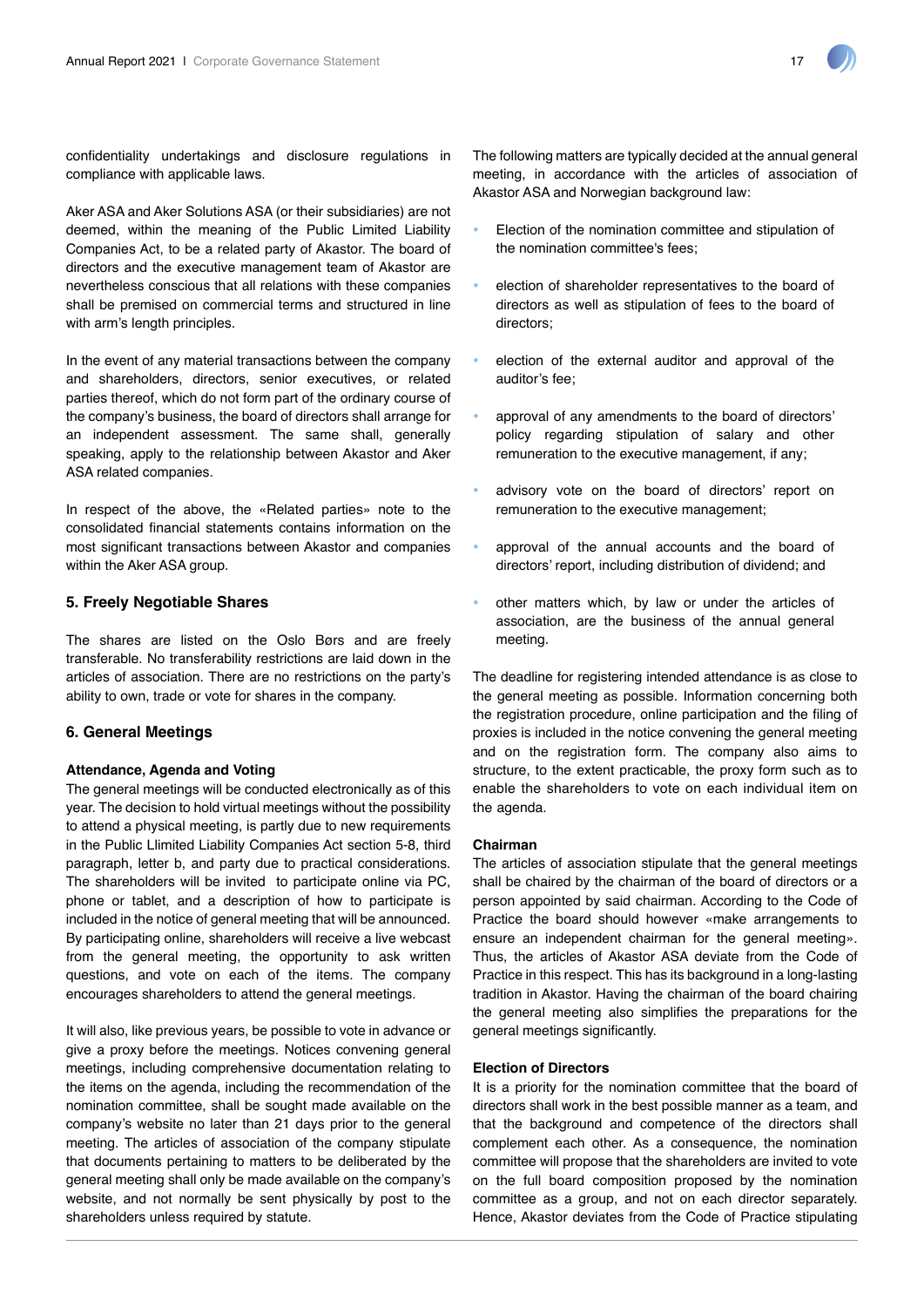

that one should make «appropriate arrangements for the general meeting to vote separately on each candidate nominated for election to the company's corporate bodies».

# **Minutes**

Minutes of general meetings will be published as soon as practicable on the announcement system of Oslo Børs, www. newsweb.no (ticker: AKAST), and at www.akastor.com.

# **7. Nomination Committee**

The articles of association stipulate that the company shall have a nomination committee. The nomination committee shall have no less than three members, who shall normally serve for a term of two years. The current members of the nomination committee are Frank Reite (chairman), Georg Fr. Rabl, Ingebret G. Hisdal and Ove A. Taklo. Two of the members of the committee, Ove A. Taklo and Ingebret G. Hisdal are up for election at the 2022 annual general meeting. In addition, Frank O. Reite and Georg F. Rabl have announced that they will resign from their positions. Further Taklo has announced that he will not be available for re-election. Reite is deputy chairman of the board of Aker ASA. Ove A. Taklo was Group Corporate Controller of Aker ASA, but has now resigned and is employed with a company unrelated of Akastor. No members of the nomination committee are employed by, or directors of, Akastor. The majority of the members of the nomination committee are independent of both Akastor's board of directors and the executive management of the company.

The committee's recommendations (relating to particularly the board of directors and their remuneration) shall address how the new board candidates will attend to the interests of the shareholders in general and fill the requirements of the company, including with respect to competence, capacity and independence.

The composition of the nomination committee shall reflect the interests of all shareholders and ensure independence from the board of directors and the executive management. The members and the chairman of the nomination committee are appointed by the general meeting, which also determines the remuneration of the committee.

The annual general meeting in 2010 adopted guidelines governing the duties of the nomination committee. According to these guidelines, the committee shall emphasize that candidates for the board have the necessary experience, competence, and capacity to perform their duties in a satisfactory manner. A reasonable representation with regard to gender and background should also be emphasized.

The chairman of the nomination committee has the overall responsibility for the work of the committee. In the exercise of its duties, the nomination committee may contact, among others, shareholders, the board, management, and external advisors. The nomination committee shall also ensure that its recommendations are endorsed by the largest shareholders.

Information concerning the nomination committee and deadlines for making suggestions or proposing candidates for directorships will be made available on the company's website, www.akastor. com when there are candidates up for election.

# **8. Composition and Independence of the Board of Directors**

# **Composition**

It has been agreed with the employees that the company shall have no corporate assembly. Hence, the board appoints its own chairman, cf. the Public Limited Liability Companies Act section 6-1, second paragraph, unless the chairman is appointed by the general meeting. The proposal of the nomination committee will normally include a proposed candidate for appointment as chairman of the board of directors. The board of directors appoints its own deputy chairman. According to the Public Limited Liability Companies Act, the directors are appointed for a term of two years at a time unless otherwise stated in the company's articles of association. The articles of association of Akastor stipulate that directors may be elected for a period of one to three years.

The right of the employees to be represented and participate in decision making is safeguarded through expanded employee representation on the board of directors of both Akastor and in a number of the group's portfolio companies.

The articles of association stipulate that the board of directors shall comprise six to twelve persons, one third of whom shall be elected by and amongst the employees of the group. In addition, up to three shareholder-appointed alternates may be appointed. As per December 31, 2021, the board of directors comprised eight directors, five of whom were elected by the shareholders and three of whom were elected by and amongst the employees. The company encourages the directors to hold shares in the company. The shareholdings of the directors as of December 31, 2021 will be set out in the 2021 remuneration report. The chairman Kristian M. Røkke and the directors Lone Fønss Schrøder, Kathryn M. Baker, Luis Araujo and Svein Oskar Stoknes are currently shareholders in Akastor. The board composition, including information about the directors' background and expertise will be detailed in the annual report for 2021.

The appointment of employee representatives to the board of directors is conducted as prescribed by the Public Limited Liability Companies Act and the Representation Regulations. The board of directors has appointed a designated election committee charged with implementing the appointment of such employee representatives.

#### **Independence**

A majority of the directors elected by the shareholders are independent of the executive personnel and important business associates of Akastor. None of the executive personnel of the company are members of the board of directors.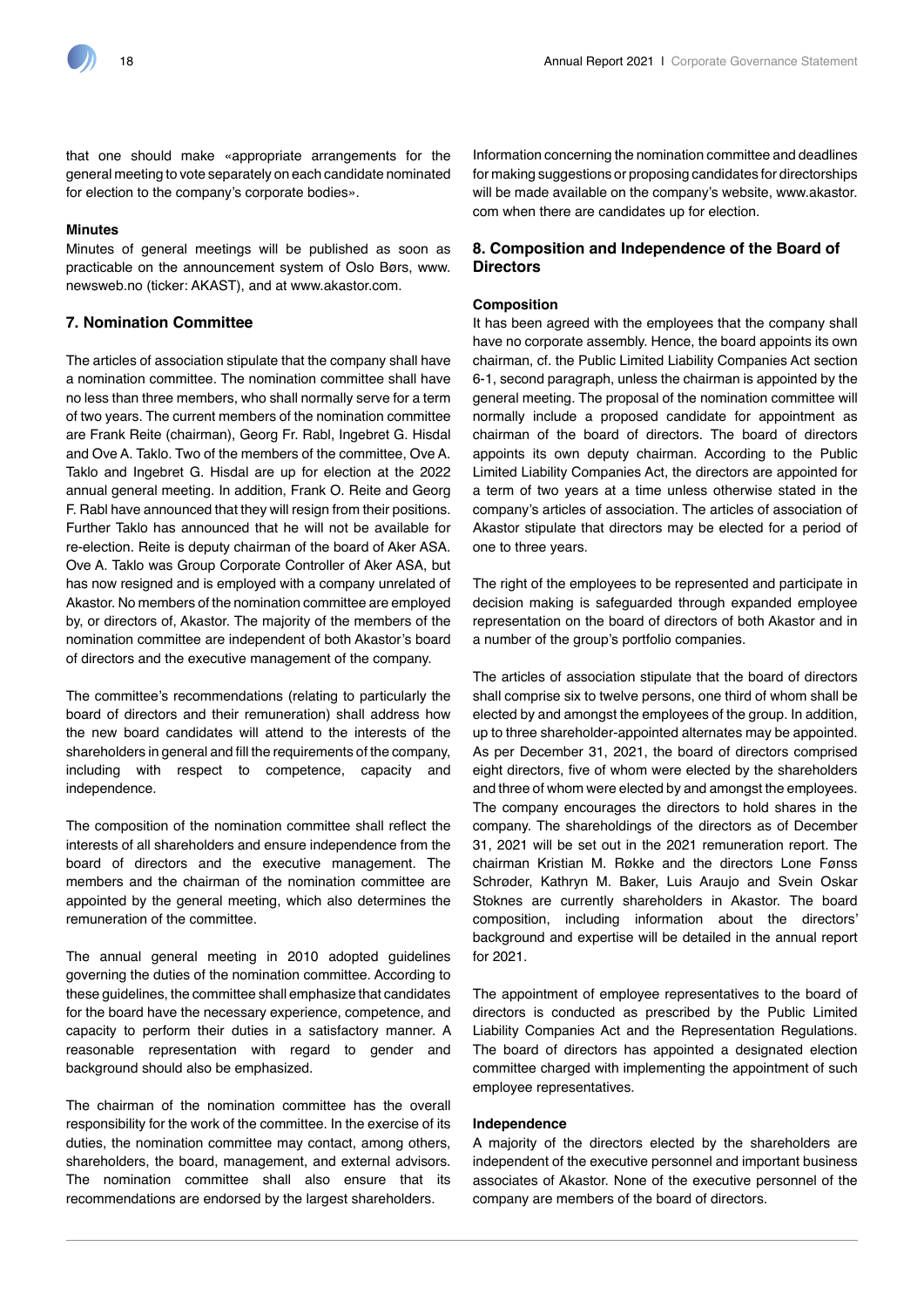

The composition of the board of directors aims to ensure that the interests of all shareholders are attended to, and that the company has the know-how, resources, and diversity it needs at its disposal. Among the five shareholder-elected directors, the majority are deemed independent from the company's largest indirect shareholder, Aker ASA.

# **9. The Work of the Board of Directors**

# **Procedures**

For each calendar year, the board plans for its work and meetings. Furthermore, there are rules of procedure for the board of directors and Chief Executive Officer, which govern areas of responsibility, duties and the distribution of roles between the board of directors, the chairman of the board of directors and the Chief Executive Officer. The rules of procedure for the board of directors also include provisions on convening and chairing board meetings, decision making, the duty and right of the Chief Executive Officer to disclose information to the board of directors, the duty of confidentiality, etc. According to the company's articles of association, each of the directors elected by the shareholders will serve for a period of one to three years pursuant to further decision by the general meeting. This to provide the nomination committee with the flexibility to propose varying terms of service for the candidates.

Akastor has prepared guidelines as part of its rules of procedure for the Chief Executive Officer and board of directors ensuring that directors and the Chief Executive Officer notify the board of directors if they have any material direct or indirect personal interest in any agreement concluded by the group. The guidelines stipulate that the directors and the Chief Executive Officer shall not participate in the preparation, deliberation, or resolution of any matters that are of such special importance to themselves, or any of their related parties, so that the person in question must be deemed to have a prominent personal or financial interest in such matters. The relevant board member or the Chief Executive Officer shall raise the issue of his or her competence whenever there may be cause to question it, and each director is the primary responsible for adopting the correct decision as to whether he or she should step down from participating in the discussion of the matter at hand.

In general, as further stipulated in Akastor's principles for related party transactions, directors of Akastor should be cautious in participating in the consideration of issues where a potential conflict of interest or conflict of role may arise, undermining the confidence in the decision process. Such person may not participate in board discussions of more than one company that is part of the same agreement, unless the companies have common interests. These assessments will be carried out on a case-by-case basis; in most events, and as a starting point, by the relevant directors themselves, but often also in cooperation with internal and/or external legal counsel.

The above principles will normally also be applied if Akastor contracts with other companies in which said board members hold direct or indirect ownership interests that exceed, in relative terms, their ownership interests in Akastor.

If grounds for legal incapacity are established, the relevant board member will, as a ground rule, not be granted access to any documentation prepared to the board of directors for the deliberation of the agenda item in question.

In general, Akastor applies a strict norm as far as competence assessments are concerned. In cases where the chairman of the board of directors does not participate in the deliberations, the deputy chairman of the board of directors chairs the meeting.

As far as the other officers and employees of Akastor are concerned, transactions with related parties and conflicts of interest are comprehensively addressed and regulated in the group's Code of Conduct.

#### **Meetings**

The board of directors will hold board meetings whenever needed, but normally six to twelve times a year. The need for extraordinary board meetings may typically arise because the internal authorization structure of the company requires the board of directors to deliberate and approve material tenders to be submitted by the company or in relation to M&A transactions. Whilst the deadlines for such submission often change, it is difficult to fit this into the calendar of ordinary board meetings.

The board of directors held six ordinary board meetings in 2021. The aggregate attendance rate at the board meetings was close to 100 percent.

#### **The Matters Discussed by the Board of Directors**

The Chief Executive Officer prepares cases for deliberation by the board of directors in cooperation with the chairman of the board. Endeavours are made to prepare and present matters in such a way that the board of directors is provided with an adequate basis for its deliberations. The board of directors has overall responsibility for the management of Akastor and shall, through the Chief Executive Officer, ensure that its activities are organized in a sound manner. The board of directors shall adopt plans and budgets for the business, and keep itself informed of the financial position of, and development within, the company. This encompasses the annual planning process of Akastor, with the adoption of overall goals and strategic choices for the group, as well as financial plans, budgets, and forecasts for the group and the portfolio companies. The board of directors performs annual evaluations of its work and its know-how.

# **Audit Committee**

Akastor will have an audit committee comprising two to four of the directors. The audit committee currently comprises the directors Lone Fønss Schrøder (chair), Kathryn M. Baker and Henning Jensen. The audit committee is independent from the management.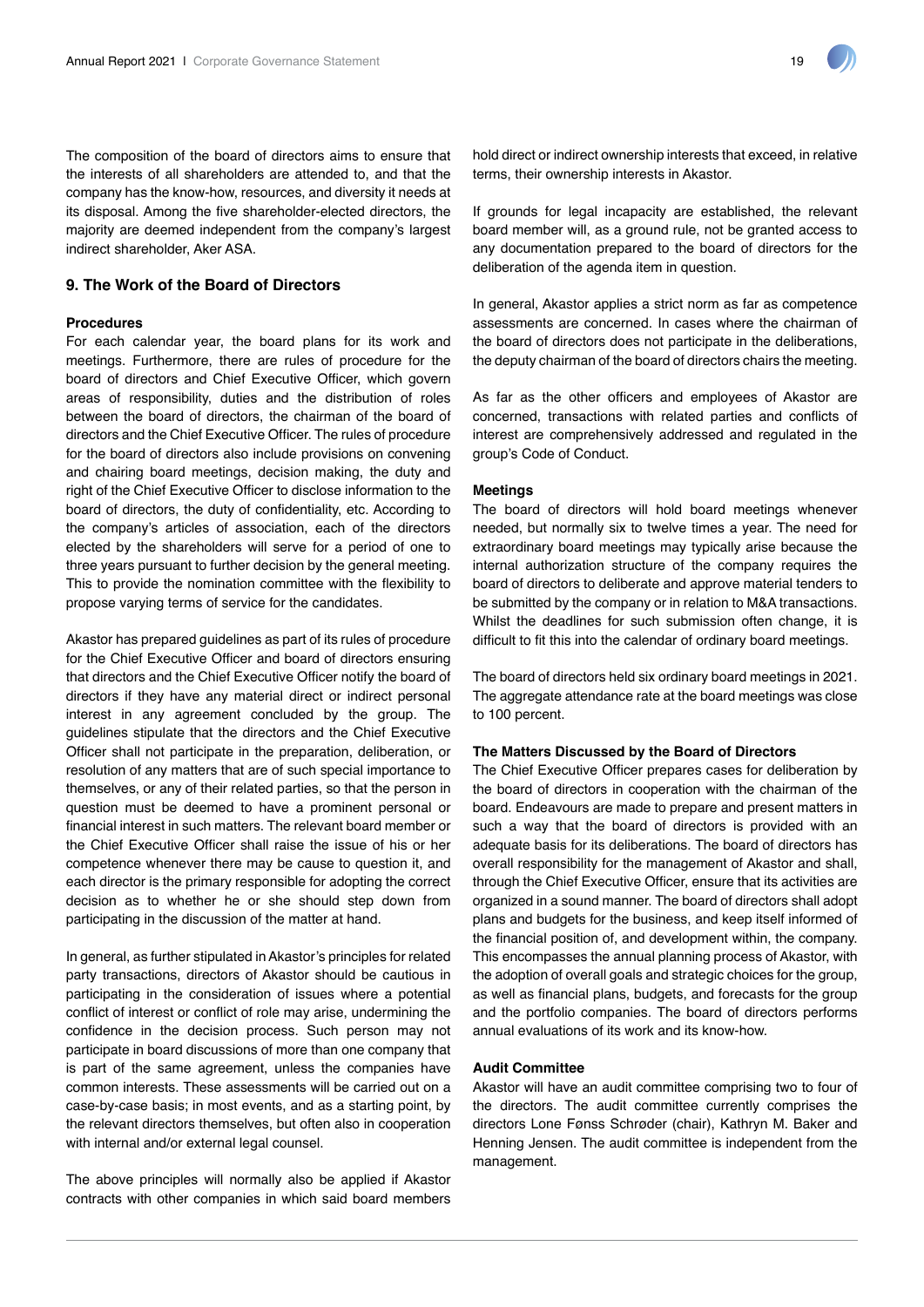At least one of the members of the audit committee shall have either formal qualifications within accounting or auditing, or relevant experience and skills within the same. Both members Fønss Schrøder and Baker have such relevant experience and skills. The audit committee has a mandate and a working method that complies with statutory requirements. The audit committee mandate forms an integrated part of the rules of procedures for the board of directors. The committee will participate, on behalf of the board of directors, in the quality assurance of guidelines, policies, and other governing instruments in Akastor. The audit committee performs a qualitative review of the quarterly and annual reports of Akastor. Significant judgment calls (uncertain estimates) made in the financial statements in the quarter are reviewed by the audit committee. The audit committee further supports the board of directors in safeguarding that the company has sound risk management and internal controls. The audit committee reviews the status on internal controls on an annual basis. In order to safeguard appropriate processes and assessments, the board's audit committee shall also review major M&A transactions as well as related party transactions which are not part of the company's ordinary course of business, unless such related party transactions are immaterial.

Akastor currently has no remuneration committee as the experiences from having such showed more merit in discussing matters comprised by this committee's mandate with all directors present. As of December 31, 2021, there are no other board committees than the audit committee. The board does not envisage appointing any further board committees in 2022.

The board evaluate its performance and qualification annually. A summary of the evaluation was made available to the nomination committee.

# **10. Risk Management and Internal Control**

# **Governing Principles**

The board of directors shall ensure that Akastor has sound internal control and systems for risk management that are appropriate in relation to the extent and nature of the company's activities. The audit committee supports the board of directors in safeguarding that the company has internal procedures and systems that ensure good corporate governance, stakeholder engagement, effective internal controls and proper risk management, particularly in relation to financial reporting. The Chief Financial Officer reports directly to the audit committee on matters relating to financial reporting, financial risks and internal controls.

Akastor has implemented an internal system for reporting serious matters such as breaches of ethical guidelines and violations of the law, which is also available to external parties at www.akastor.com.

# **Risk Management**

Akastor and its portfolio companies are exposed to a variety of market, operational and financial risks. The board of directors carries out an annual review of the company's most important areas of exposure to risk and its internal control arrangements.

Being an investment company, the main objective of Akastor is to create value for its shareholders. Potential impacts on the net asset value, share price or predictability of earnings are therefore key parameters in the board's risk evaluation. Sound risk management throughout the organization is recognized by Akastor as an invaluable tool in the process of achieving strategic, financial and operational goals while at the same time ensuring compliance with regulatory requirements and adherence to high integrity standards.

Risk evaluation is an integral part of all business activities and Akastor employs a decentralized model for allocating managerial responsibility under which the portfolio companies are required to establish their own risk management and internal control systems. Akastor's representatives on boards of directors in the portfolio companies seek to ensure that the portfolio companies follow the principles of sound corporate governance.

Akastor manages risk through an internal framework both on a corporate and portfolio company level comprising guidelines, policies and procedures intended to ensure good business operations and provide unified and reliable financial reporting. The board of directors has adopted an authorization matrix that forms part of its governing documents where authority is delegated to the Akastor Chief Executive Officer. Furthermore, authorization matrices are adopted for each of the portfolio companies, pursuant to which the Akastor Chief Executive Officer delegates authority to the boards and Chief Executive Officers of the respective portfolio companies, which again adopts authorization matrices for the portfolio organizations. Special expenditure approval procedures have also been developed.

The board receives and reviews risk reports prepared by the management. The management's risk reporting is based on the total level of insight obtained through regular reporting and the close cooperation that Akastor has with the portfolio companies, including from Akastor's investment directors and board representatives. Management of operational risk primarily rests with the underlying portfolio companies, although Akastor acts as an active driver through its involvement on the boards and through support and follow-up by the various Akastor corporate functions towards relevant functions in the portfolio companies.

Akastor's management holds review meetings with the management of the different portfolio companies. The purpose of the meetings is to conduct an in-depth review of the development of each portfolio company, focusing on operations, risk management, market conditions, the competitive situation and strategic issues. These meetings provide a solid foundation for Akastor's assessment of its overall financial and operational risk.

A key risk in one of the smaller portfolio companies may still be negligible on the group level, whereas important risks in the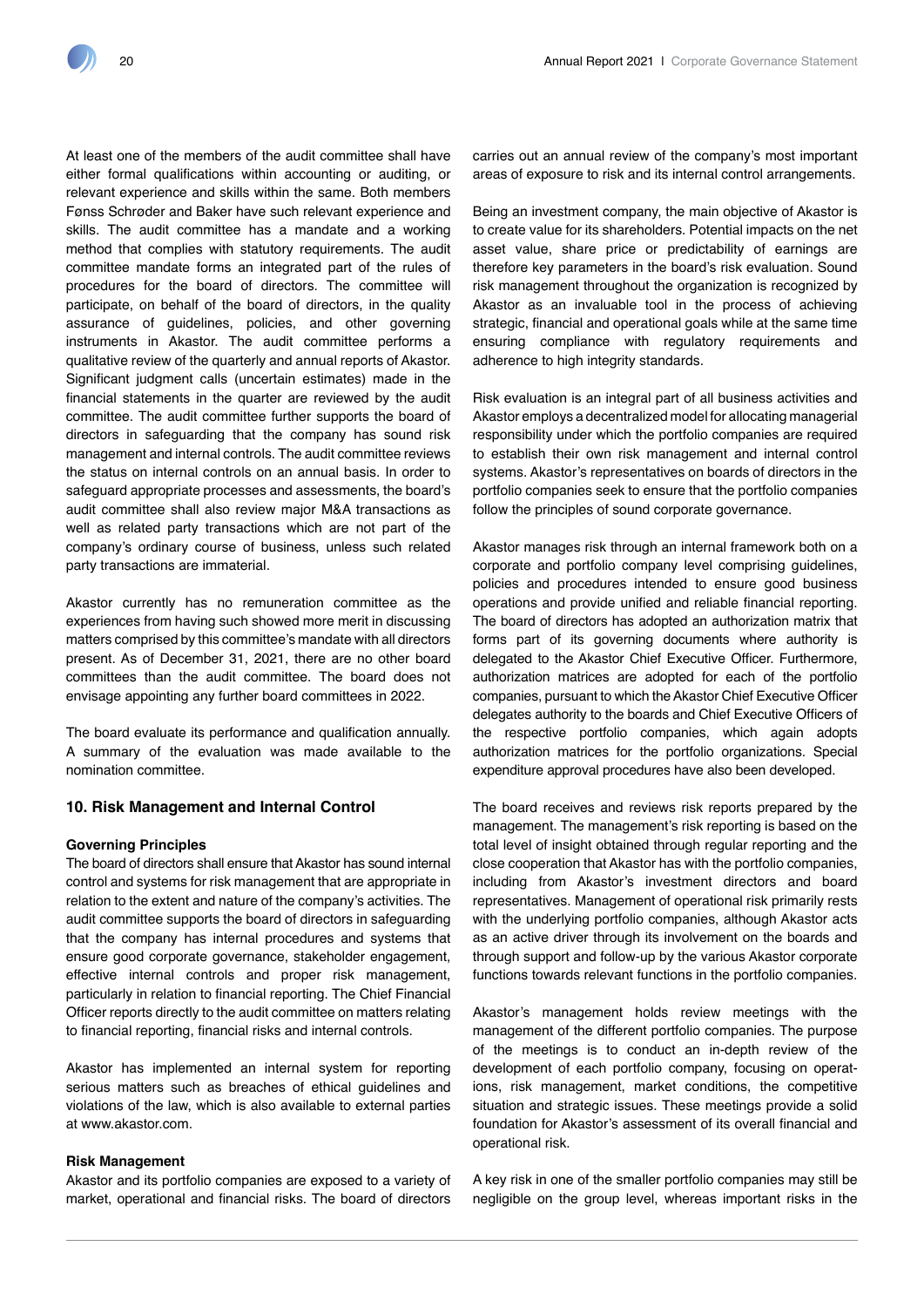largest portfolio companies may have a serious impact on the group as a whole. Akastor's decentralized approach to operational risk management, as described above, raises a need for management to process and calibrate the insight obtained through various interfaces with the portfolio companies prior to the board's annual risk review. The objective of such exercise is to ensure that risks are reported in a format that allows the board to acquire a true and fair view of the overall risk environment of the Akastor group in an efficient manner and to focus its attention on risks that are material on an aggregated group level.

Prior to the board's review of risk reporting, the audit committee reviews the reported risks and associated risk-reducing measures. The audit committee also reviews the company's inhouse reporting systems and internal control and risk management, and prepares the board's review of financial reporting.

# **Financial Reporting**

The Akastor financial reporting division reports to the Chief Financial Officer and is responsible for the external reporting process and the internal management financial reporting process. This also includes assessing financial reporting risks and internal controls over financial reporting in the group.

The consolidated external financial statements are prepared in accordance with IFRS and IAS standards as approved by the EU. The existing policies and standards governing the annual and quarterly financial reporting in the group, including the Akastor accounting principles, are available for Akastor employees.

Clearing meetings are held with the management teams of the portfolio companies in connection with the annual closing of accounts and may also be held in connection with quarterly financial reporting. For the 2021 financial year, clearing meetings with the portfolio companies were held in October 2021 and January 2022. The main purpose is to ensure high-quality financial reporting. Such meetings focus on important items involving estimation and judgment, non-balance-sheet items, accounting for significant transactions, new or modified accounting principles and other topics relevant to the respective portfolio companies. The external auditor is present in the clearing meetings.

# **Other Reporting**

In addition to the abovementioned financial reporting, there are regular business review and board meetings in the portfolio companies which ensure timely and high-quality reporting from the portfolio companies to the corporate management.

Regular reports for Akastor and the portfolio companies are submitted to the board of directors. The quarterly business update contains key financial numbers, M&A updates, financing, status of value creation plans, compliance, risk management and share price information for the Akastor group. Further, it contains key financial numbers, key operational topics, status on value drivers as well as key market information for the main portfolio companies. The monthly business update contains high level financial and operational information for the Akastor group, as well as key highlights for the main portfolio companies.

# **11. Remuneration of the Board of Directors**

The remuneration of the board of directors will reflect its responsibilities, know-how and time commitment, as well as the complexity of the business. The remuneration will be proposed by the nomination committee, and is not performance-related or linked to options in Akastor. More detailed information about the remuneration of individual directors is provided in the remuneration report for 2021, as further described in section 12 below. Neither the directors, nor companies with whom they are affiliated, should accept specific paid duties for Akastor beyond their directorships. If they nevertheless do so, the board of directors shall be informed and the remuneration shall be approved by the board of directors. No remuneration shall be accepted from anyone other than the company or the relevant group company in connection with such duties.

# **12. Remuneration of Executive Personnel**

The board of directors has adopted designated guidelines for the remuneration of executive management pursuant to the provisions of section 6-16a of the Public Limited Liability Companies Act. The current guidelines were adopted by the general meeting April 15, 2021. The board of directors' has suggested some amendments to the guidelines and the updated policy will be presented and processed at the annual general meeting on April 20, 2022. Upon approval, such updated guidelines will replace the previous policy that was approved at the annual general meeting 15 April 2021.

In accordance with section 6-16b of the Public Limited Liability Companies Act, the board of directors has also prepared a report on the remuneration to the executive management, detailing the remuneration received by members of the executive management in 2021. The report is available at www. akastor.com, and will be subject for an advisory vote on the annual general meeting 2022.

# **13. Information and Communication**

Akastor has no option schemes or option programs for the allotment of shares to employees. The Chief Executive Officer determines the remuneration of executive management on the basis of the guidelines laid down by the board of directors. All performance-related remuneration within the group will be made subject to a cap. Further information about the remuneration of each executive manager is provided in the mentioned remuneration report for 2021.

The company has adopted a designated communications and investor relations policy which covers, among other things,